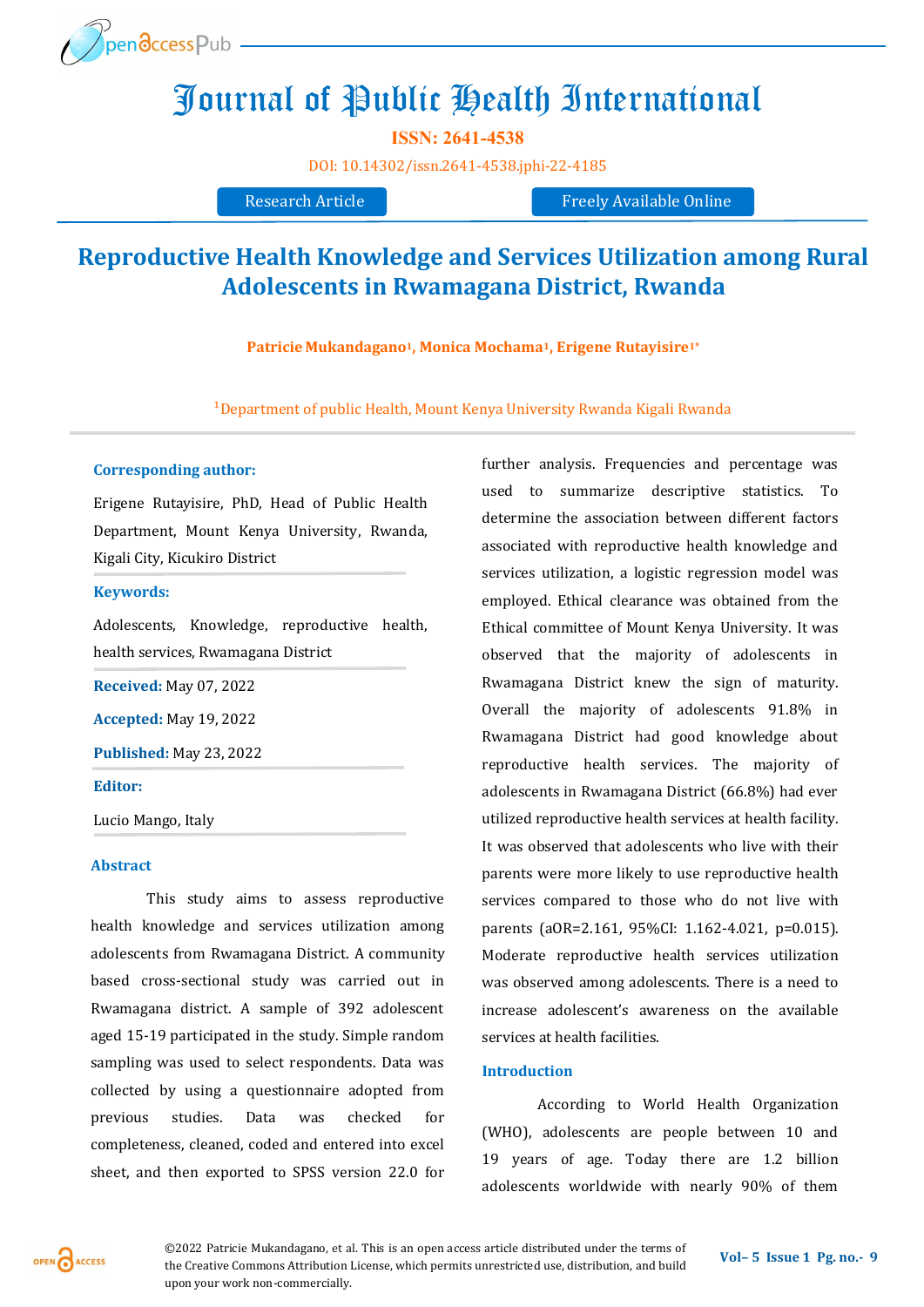

living in developing countries. Adolescence is characterized by significant physiological, psychological and social changes that put adolescents for high risk sexual and reproductive health (SRH) problems. This has partially been because adolescents were considered to be relatively healthy, without a heavy "burden of disease"[1-2].

Adolescents are not quite capable of understanding complex concepts, or the relationship between behaviors and consequences, or the extent of control they have or can have over health decisions making including that related to sexual and reproductive behavior. This makes them vulnerable to sexual exploitation and high-risk sexual behaviors and reproductive health problems [2-3].

Previous studies demonstrated that the age at marriage for adolescents living in rural areas is quite low compared to their counterpart in urban area. For girls these situations predispose them to teenage pregnancy that may have more immediate effect on their life that any other problem. The changing moral & social values and shift in the standard of societal behavior from conservatism to liberal interaction between both sexes is attributed largely to exposure to the media especially television and movies. Adolescents find themselves sandwiched between a glamorous western influence and a stern conservatism at home, which strictly forbids discussion on sex. This dichotomy aggravates the confusion among adolescents have led to increase in premarital sexual activity, pregnancy among unmarried girls apart from the increasing incidence of abortion & STDs.

Early and unprotected sexual activity and misconceptions about HIV/AIDs are prevalent among rural adolescents[4]. It was previously reported that adolescent knowledge about sexual reproductive health affects the reproductive health services utilization[5]. The World Health Organization (WHO) estimates that in Africa, 60% of all new HIV-infection occur in adolescents who are 15-19 years old. In developing countries, there are about 12.8 million births by adolescents aged between 15-19

years, and a large proportion of these pregnancies are unplanned [6].

Adolescent's sexual and reproductive health knowledge include knowledge about the female menstrual cycle and conception, ways to avoid pregnancy, methods of contraception, correct use of condoms and oral contraceptives, sexually transmitted infections and HIV, means of STIs transmission, ways to avoid STIs and symptoms of STIs. Those are the indicator that used to measure knowledge about SRH [1].

A study conducted in Nigeria found that about half (51.0%) of the respondents had ever used SRH services. The same study showed less than 50% of adolescent were knowledgeable about STIs while 52.9% were knowledgeable about how to avoid unwanted pregnancy. Factors related to adolescent sexual and reproductive health knowledge were being male, having regular cell phone and access to internet [7].

One of the major causes of the high prevalence of STIs among the adolescent is poor utilization of sexual reproductive health services as well as poor knowledge. In developing countries, 20,000 girls of between 15 and 19 give birth every day, One-third these girls are married before 18 years old. Most of them are poor, less educated and living in rural areas [2].

Data from Rwanda's Ministry of Health indicate that adolescents and young adults comprise the majority of Rwanda's population. For instance, young adolescents (10-14 years) make up about 17.1%, old adolescents (15- 19 years) about 12.4% and young adults comprise 10.7% of the total population while another third of the population (32.1%) is under 10 years. The report showed that adolescents remain neglected group, in the country's health care model this group is neglected because they are considered comparatively healthy with a low disease burden. Yet the choices adolescent make today affect their health and the health of their families in future, especially the choices related to family planning and STDs. It was reported that Rwandan adolescent lack the ability to negotiate safer sex or to seek the health of family planning services [8].

OPEN CACCESS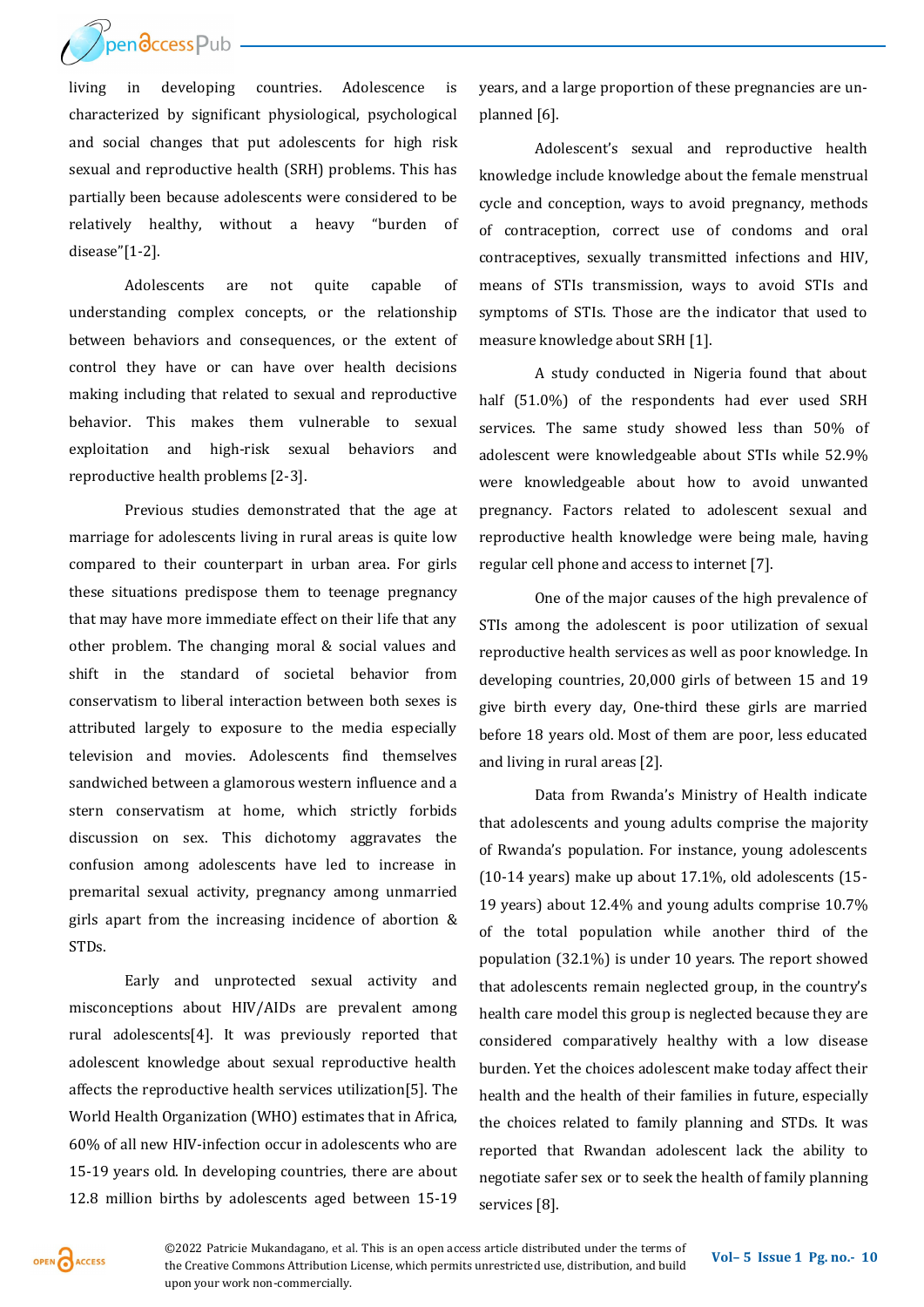**ThendccessPub** 

Due to the lack of knowledge and poor utilization of reproductive health services the number of unwanted pregnancies and STDs has been increasing in Rwanda. The number of teenage pregnancies in various parts of the country shows how government and parents need to put in more efforts to contain the issue which leads many young girls to drop out of school. For example, in 2016 some 17,000 young girls most of them under 18 years got pregnancy [9].

Teenage pregnancy has been described as a major challenge to Rwanda whose numbers are increasing, especially in the rural areas. Poor rural girls with limited or no access to sexual reproductive health services are at higher risk of becoming pregnant or falling victims to sexually transmitted diseases. On other hand, a report from UNICEF showed that young people in Rwanda remain at risk of contracting HIV virus , this is because a large number of young people in Rwanda, are unaware of the risks associated with HIV and particularly how to prevent against HIV. The same report showed that only 49% of males and 43% of female understand how to use condoms [10].

Knowledge and the utilization of reproductive health services are the important components in preventing adolescents from different sexual and reproductive health problems. Limited studies on adolescent knowledge and reproductive services utilization have been conducted in Rwanda. These studies were carried out mainly in urban areas among the general population. Therefore assessing factors affecting reproductive health services utilization within adolescent are very important to improve adolescent reproductive health services utilization and thereby reduce the burden of adolescent disease and disabilities associated with reproductive health.

#### **Methods**

#### *Research Design*

A community cross-sectional study with quantitative approach was carried out in Rwamagana district. A cross-sectional research design was chosen because this help researcher to collect quick information and make analysis that respondent to study objectives.

#### *Study Area*

The present study was conducted in Ramagana district. The district have 14 sectors including Fumbwe, Gahengeli, Gishali, Karehe, Kigabiro, Muhazi, Munyaga, Munyiginya, Musha, Muyumbu, Mwulire, Nyakaliro, Nzige, Rubona. Ten of these sectors do not have urban area. This study was carried out among adolescent from pure rural sectors.

The least populated district in eastern province is Rwamagana with about 313 thousand inhabitants. However, the district is ranked number one with high population density (460 inhabitants/km2). Rwamagana district population is predominantly rural. 91.4% of the resident population (313,461inhabitants) lives in rural areas whereas only 8.6% lives in urban areas. Kigabiro is the most urbanized sector of Rwamagana district with 55% of its population residing in urban areas. It is followed by Karenge (22.2%) and Gishari (7.7%).

#### *Target Population*

This study was conducted in rural sectors of Rwamagana District. According to fourth population and housing census, the population of Rwamagana is mostly young where 65 % of the resident population of Rwamagana is under 25 years old. Adolescent aged 15-19 years are 31852; of them 20890 are from rural sectors, therefore, this was considered as target population in the present study.

#### *Sample Design*

#### *Sample Size Estimation*

Based on the target population, a sample size was estimated by using Yamanee formula.

$$
n = \frac{N}{1 + (e)^2 N}
$$

 $(e)^2 N$  Where n is desired sample, N target population, e is the marginal error (5%)

$$
n\frac{20890}{1 + (0.05)^2 20890} = 392
$$

Therefore, a sample size of this study was 392



**©2022 Patricie Mukandagano, et al. This is an open access article distributed under the terms of <b>Vol–5** Issue 1 Pg. no.- 11 the Creative Commons Attribution License, which permits unrestricted use, distribution, and build upon your work non-commercially.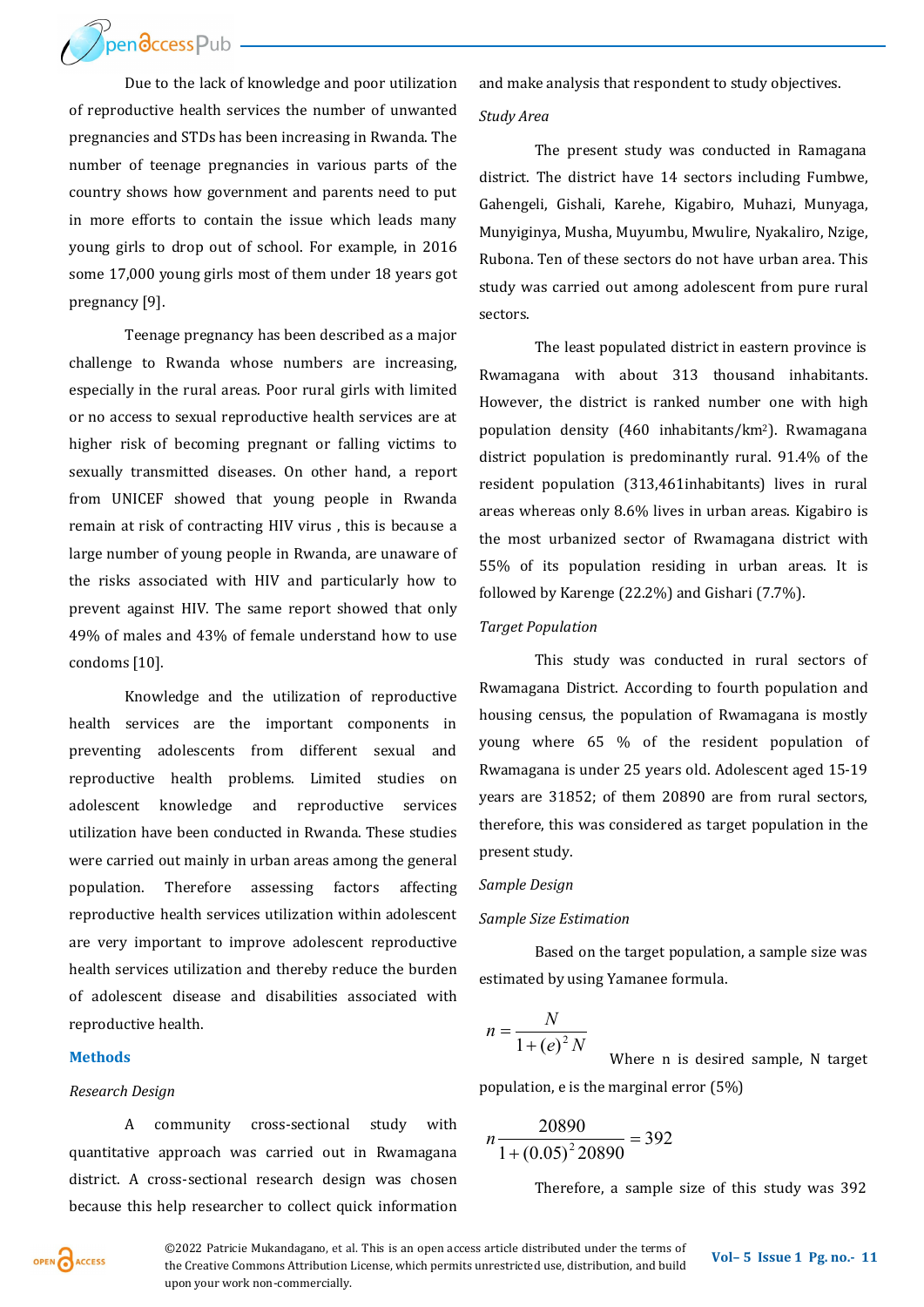

adolescents aged 15-19 years.

#### *Sampling Technique*

Due to the nature of the study, the study was conducted in rural sectors as the aim of the study is to assess the reproductive health knowledge and services utilization among adolescents from rural areas of Rwamagana District. Table below shows the number of adolescents that selected in each sector. Proportion to sample was used to estimate the respondents from each sector Table 1.

A total of 392 eligible adolescents were recruited using simple random sampling. All adolescent from the selected sectors had equal chance to be selected. A household with an adolescent aged 15-19 will be used as a sample frame, in case that a household had two or more adolescents, one was selected randomly. Eligibility criteria include: (1) residence of selected sector for at least one year, (2) being in selected sector during data collection period (3) received a consent form from parents or caretaker (4) able to communicate with researcher. All respondents who do not meet the above mentioned criteria were excluded in the study.

#### *Data Collection Instruments*

Data was corrected by using a questionnaire. Pre-tested structured questionnaires were prepared by reviewing previous studies on the problem of interest [3, 7]. The questionnaire explores the demographic, social and economic characteristics; knowledge of RH-related topics (fertility, contraception, STIs/HIV/AIDS, HIV counseling and testing (HCT)) and patterns of RH services utilization.

Data was collected by researcher and trained research assistants. Research assistants were recruited and trained on the study objective, questionnaire content and how to ensure privacy and confidentiality. The collected data was checked for incompleteness and inconsistency and cleaned by researcher. One research assistant collects data in two sectors. In household with more than one adolescent aged 15-19 years, only one selected as potential respondents. All questionnaires and

entered data will be kept secure by the researcher. Access is restricted. Name and addresses of participants were not required in the study.

#### *Data Analysis*

Data was checked for completeness, cleaned, coded and entered into excel sheet, and then exported to SPSS version 22.0 for further analysis. Frequencies and percentage were used to summarize descriptive statistics. Percentages were used to assess the level of RH knowledge and services utilization among rural adolescents. A total of 19 questions were used to assess knowledge of adolescents about reproductive health services. The right answer was scored 1 and wrong answer was scored 0, total scores were 19. The respondents were classified as good knowledge with scores >10 equivalent to 53% and lower knowledge with scores of 9 and less. Data were presented using tables and graphs accordingly. To determine the association between different factors associated with reproductive health knowledge and services utilization, a logistic regression model was employed. First, each variable was entered into a binary logistic regression model. Second, variables which showed significant at p-value of 0.05 fitted into multiple logistic regression model to assess the relationship between reproductive health knowledge and services utilization. Variables that remained significant at p-value of 0.05 in the final multivariate logistic regression model were identified as independent factors associated with reproductive health knowledge and services utilization among adolescents in rural areas of Rwamagana District.

#### *Ethical Consideration*

Ethical clearance was obtained from the Ethical committee of Mount Kenya University. Permission was obtained from Rwamagana District administration. The objective of the study was explained to the respondents. Respondents were free to decline or withdraw their participation in the study. Signed consent was obtained from the parents of caregiver for adolescents aged less than 18 years old. Data collection was conducted after verbal consent from the respondents.

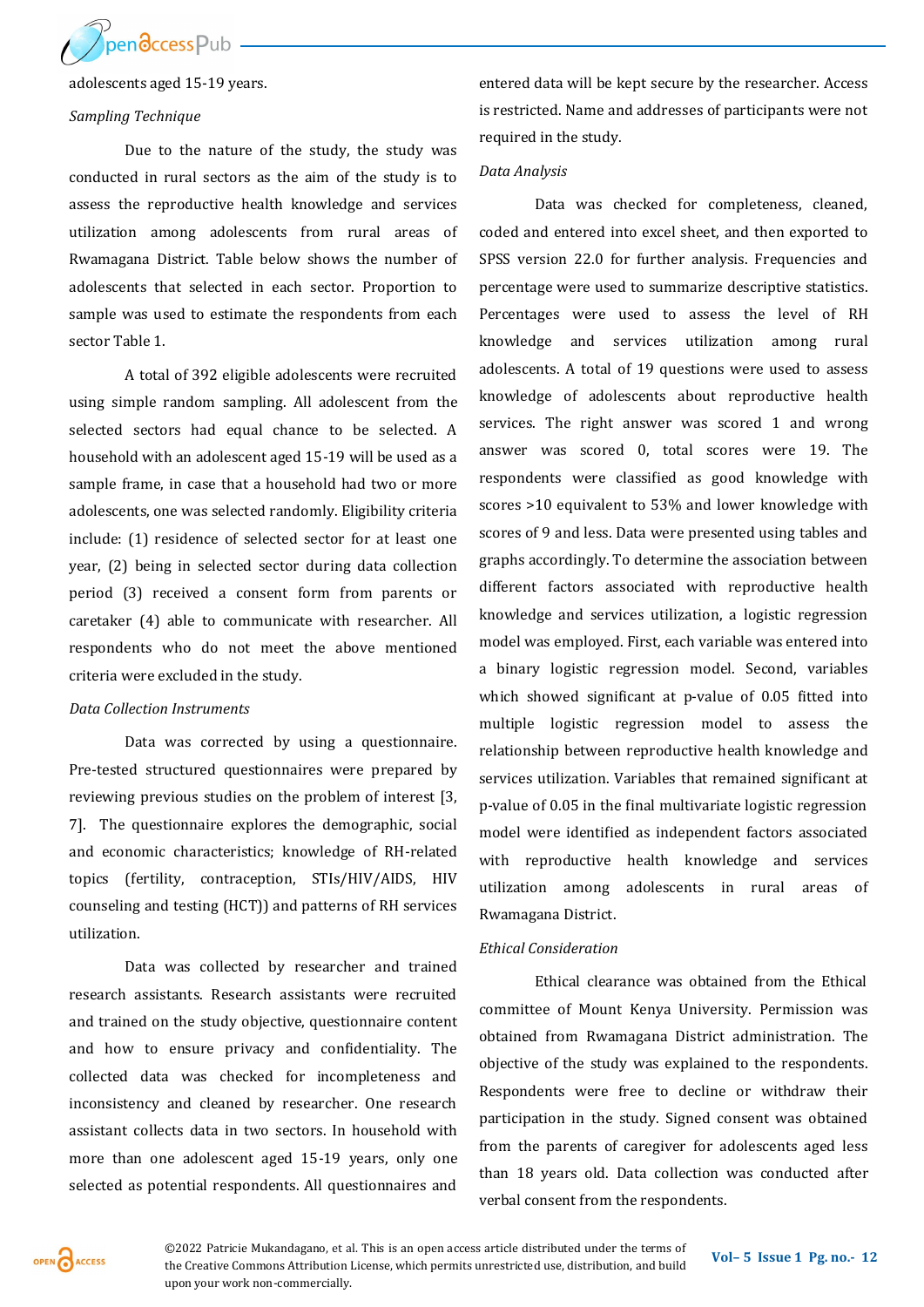

| Table 1. Sample size from each selected sector |                                                 |             |
|------------------------------------------------|-------------------------------------------------|-------------|
| <b>Sectors</b>                                 | <b>Total Number of</b><br>adolescent aged 15-19 | Sample size |
| Fumbwe                                         | 2325                                            | 44          |
| Gahengeri                                      | 2365                                            | 44          |
| Munyaga                                        | 1623                                            | 31          |
| Munyiginya                                     | 1670                                            | 31          |
| Musha                                          | 1997                                            | 37          |
| Muyumbu                                        | 2482                                            | 47          |
| Mwulire                                        | 2205                                            | 41          |
| Nyakaliro                                      | 2073                                            | 39          |
| Nzige                                          | 1740                                            | 33          |
| Rubona                                         | 2410                                            | 45          |
| <b>Total</b>                                   | 20890                                           | 392         |

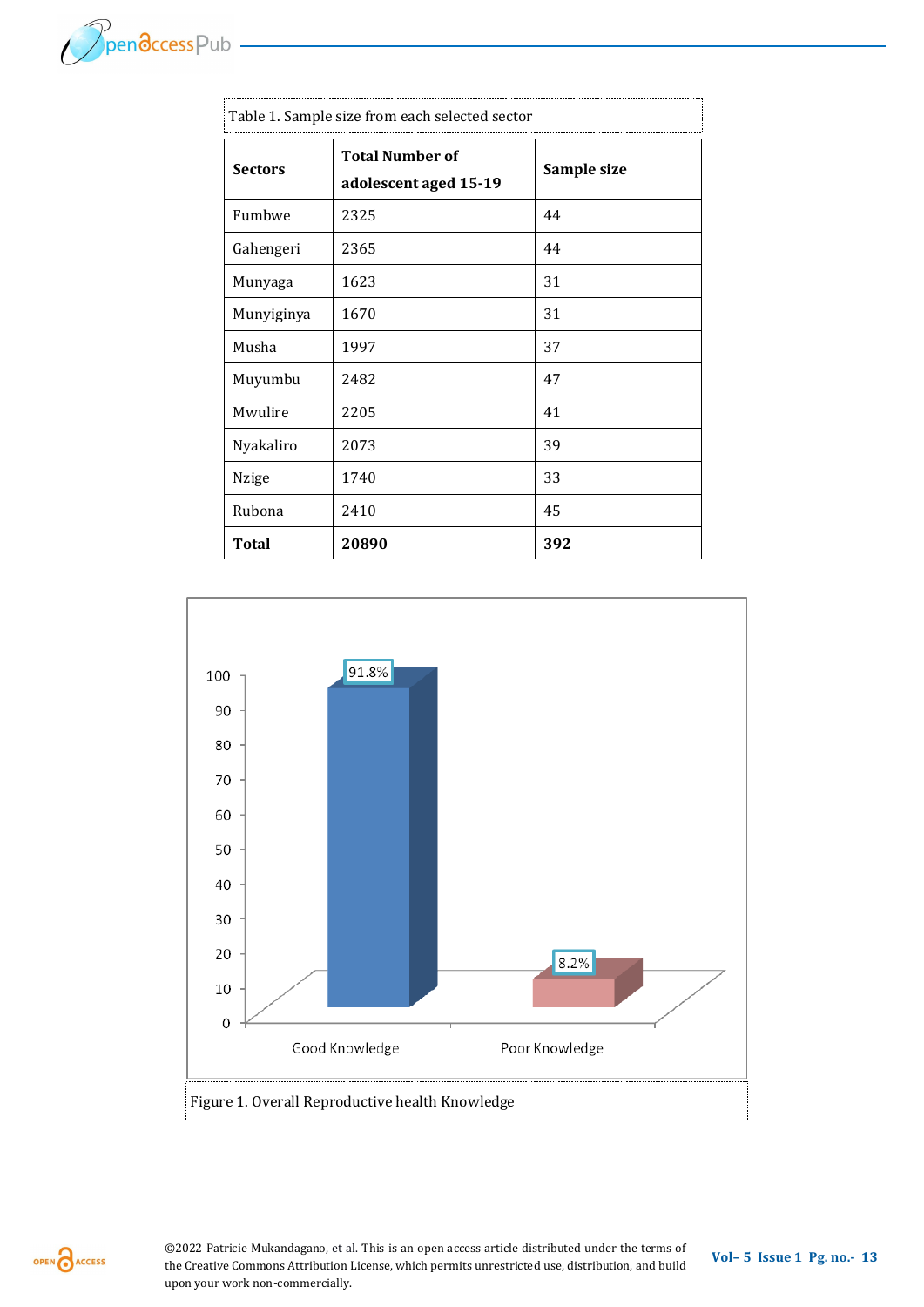

#### **Results**

#### *Socio-Demographic Characteristics of Respondents*

A total of 392 adolescents aged 15-19 participated in the study. Participants were from 10 sectors of Rwamagana District including fumbwe, Munyaga, Gahengeri, Munyiginya, Musha, Muyumbu, Mwulire, Nyakaliro, Nzige and Rubona. Socio-demographic characteristics of adolescents from 10 Rwamagana Sectors are presented in table 2.

Socio-demographic characteristics of adolescents from Rwamagana District presented in table 4 shows that 205(52.3%) of them were female, half of them 198(50.5) were aged 15-17 years old. Of 392 adolescents 367 (93.6%) were single, 140(35.7%) were affiliated to catholic religion, 125(31.9%) were students, 202(51.6%) completed secondary school while 232(59.2%) were currently at school.

Regarding the socio-demographic of their family, the majority 54.1% had mothers aged 40-49 years old, nearly a half 182(46.4%) reported that their mother had no formal education, 188(48.0%) were in ubudehe category 2, 202(51.5%) reported that they live with their parents, of those who do not live the parent 162(41.3%) were living with their mothers only.

## *Reproductive Health Knowledge among Adolescents in Rwamagana District*

Individual knowledge about reproductive health aspects were assessed by 18 questions. Overall knowledge was also estimated.

Findings presented in table 3 shows that the majority of adolescents 180(54.1%) never heard that reproductive health services are offered at health center. Regarding individual knowledge on the reproductive health aspects a total of 166(42.3%) reported that a girl could become pregnancy at the first sexual intercourse, 225(57.4%) agreed that a girl could become pregnancy during puberty, 254(64.8%) agreed that a girl could become pregnancy after puberty.

Concerning the maturity of male to pregnant a girl, 254(64.8%) reported that male could be physically mature to get a girl pregnant, 288(73.5%) reported that male get a girl pregnant during puberty. The majority of respondents 339(86.5) agreed that breast development for a girl as a sign of maturity, 301(76.8) said that appearance of public hair for both girls and boys is a sign of maturation, 233(59.4%) of respondents knew appearance of facial hair development for boys is a sign of maturity. It was observed that the majority of adolescents in Rwamagana District knew the sign of maturity where 82.9%, knew that appearance of menstruation for a girl as a sign of menstruation, 75.3% knew that male voice changes as a sign of maturity, 70.9% knew that body shape changes for both girls and boys is a sign of maturity and 79.6% knew that increase of testicular size, acne as sign of maturity.

In terms of knowledge about the ways of preventing unwanted pregnancy, the majority of respondents 93.9% knew that consistent and proper use of condom, 76.5% knew that use of oral contraceptive pills, 88.5% knew that use of injectable contraceptive should be used to prevent unwanted pregnancy.

Regarding the symptoms of STIs, only 34.9% knew that pain during urination can be STI symptoms, the majority 80.6% knew that pain during sexual intercourse is STI sign. For HIV transmission route, the majority 94.6% knew that HIV can be transmitted during unprotected sex, 82.9% knew that HIV can be transmitted through the sharing sharps. Adolescents were aware about HIV prevention measures where 386(98.5%) agreed that sexual abstinence during adolescents should prevent adolescent to get HIV, all of respondents knew that consistent and proper use of condom can prevent HIV.

The findings presented in figure 1 shows that the majority of adolescents 91.8% had good knowledge about reproductive health.

## *Reproductive Health Services Utilized by Adolescent in Rural Area of Rwamagana District*

The findings presented in table 4 indicated that the majority of adolescents 262(66.8%) had ever utilized reproductive health services at health facility. A total of



*C2022 Patricie Mukandagano, et al. This is an open access article distributed under the terms of <b>Vol– 5 Issue 1 Pg. no.- 14* the Creative Commons Attribution License, which permits unrestricted use, distribution, and build upon your work non-commercially.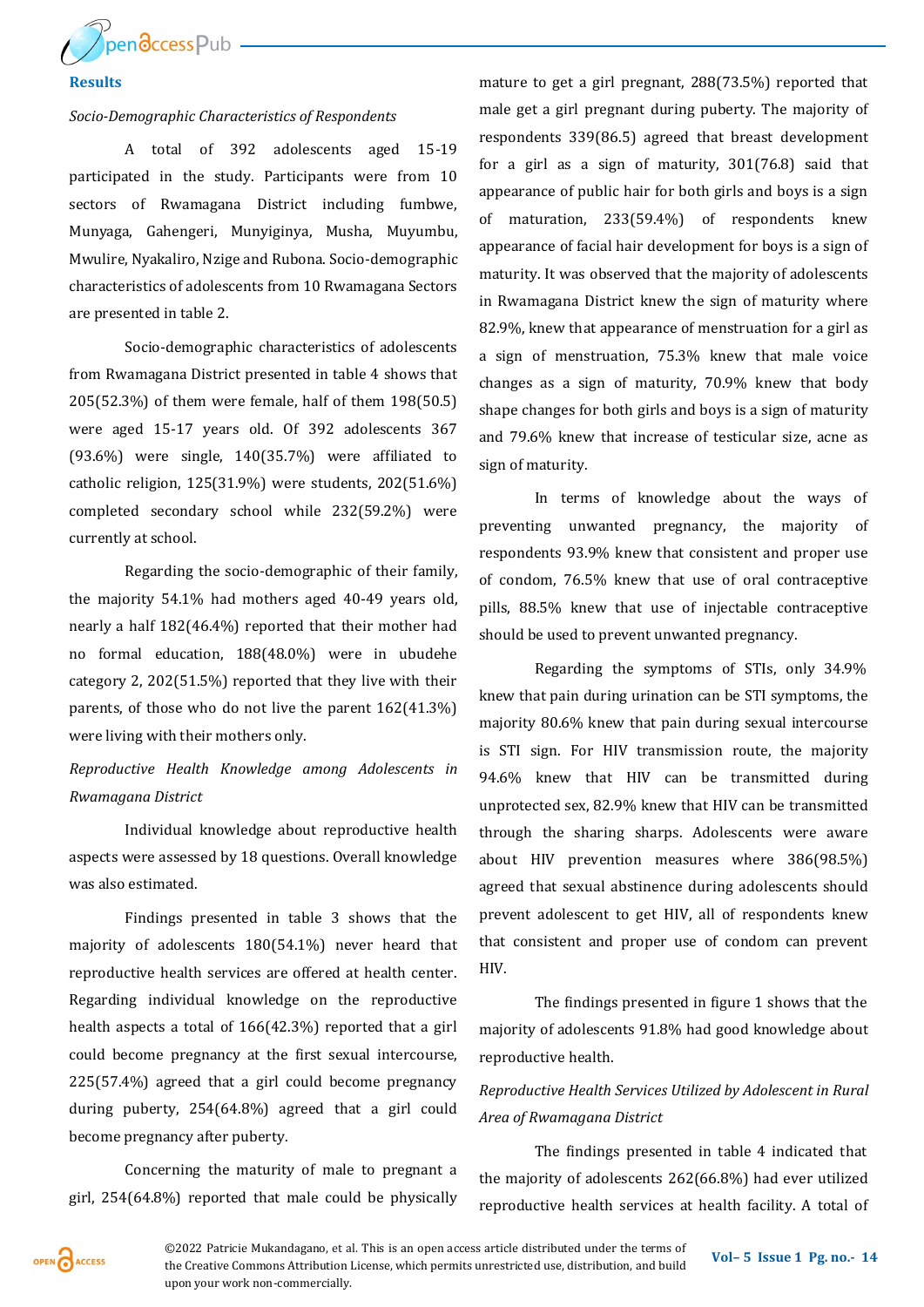$\mathcal{P}_{\text{pen} \overline{\text{G} \text{ccess}} \text{Pub}}$ 

| <b>Variables</b>         | Frequency | Percentage |
|--------------------------|-----------|------------|
| Gender                   |           |            |
| Male                     | 187       | 47.7       |
| Female                   | 205       | 52.3       |
| <b>Age Group</b>         |           |            |
| $15 - 17$                | 198       | 50.5       |
| 18-19                    | 194       | 49.5       |
| <b>Marital Status</b>    |           |            |
| Single                   | 367       | 93.6       |
| Cohabiting               | 25        | 6.4        |
| Religion                 |           |            |
| Catholic                 | 140       | 35.7       |
| Muslim                   | 118       | 30.1       |
| Protestant               | 134       | 34.2       |
| <b>Occupation</b>        |           |            |
| Student                  | 125       | 31.9       |
| Farmer                   | 50        | 12.8       |
| Merchant                 | 112       | 28.6       |
| Unemployed               | 59        | 15.1       |
| Housewife                | 46        | 11.7       |
| <b>Education level</b>   |           |            |
| No formal education      | 106       | 27.0       |
| Primary                  | 84        | 21.5       |
| Secondary                | 202       | 51.6       |
| <b>Current Schooling</b> |           |            |
| In School                | 232       | 59.2       |
| Out of school            | 160       | 40.8       |
| Age of mother            |           |            |
| 30-39                    | 88        | 22.4       |
| 40-49                    | 212       | 54.1       |
| 50-59                    | 76        | 19.4       |
| $60+$                    | 16        | 4.1        |
| <b>Mother Education</b>  |           |            |
| No formal education      | 182       | 46.4       |
| Primary                  | 141       | 36.0       |
| Secondary                | 39        | 9.9        |
| Tertiary                 | 30        | 7.7        |
| Socio-Class              |           |            |
| Category 1               | 43        | 11.0       |
| Category 2               | 188       | 48.0       |
| Category 3               | 161       | 41.0       |
| Living status            |           |            |
| With parents             | 202       | 51.5       |
| With no parents          | 190       | 48.5       |
| <b>Living with</b>       |           |            |
| Mother only              | 162       | 41.3       |
| Family member            | 3         | 0.8        |
| Other (partners)         | 25        | 6.4        |

OPEN CACCESS

*C2022 Patricie Mukandagano, et al. This is an open access article distributed under the terms of <b>Vol– 5 Issue 1 Pg. no.- 15* the Creative Commons Attribution License, which permits unrestricted use, distribution, and build upon your work non-commercially.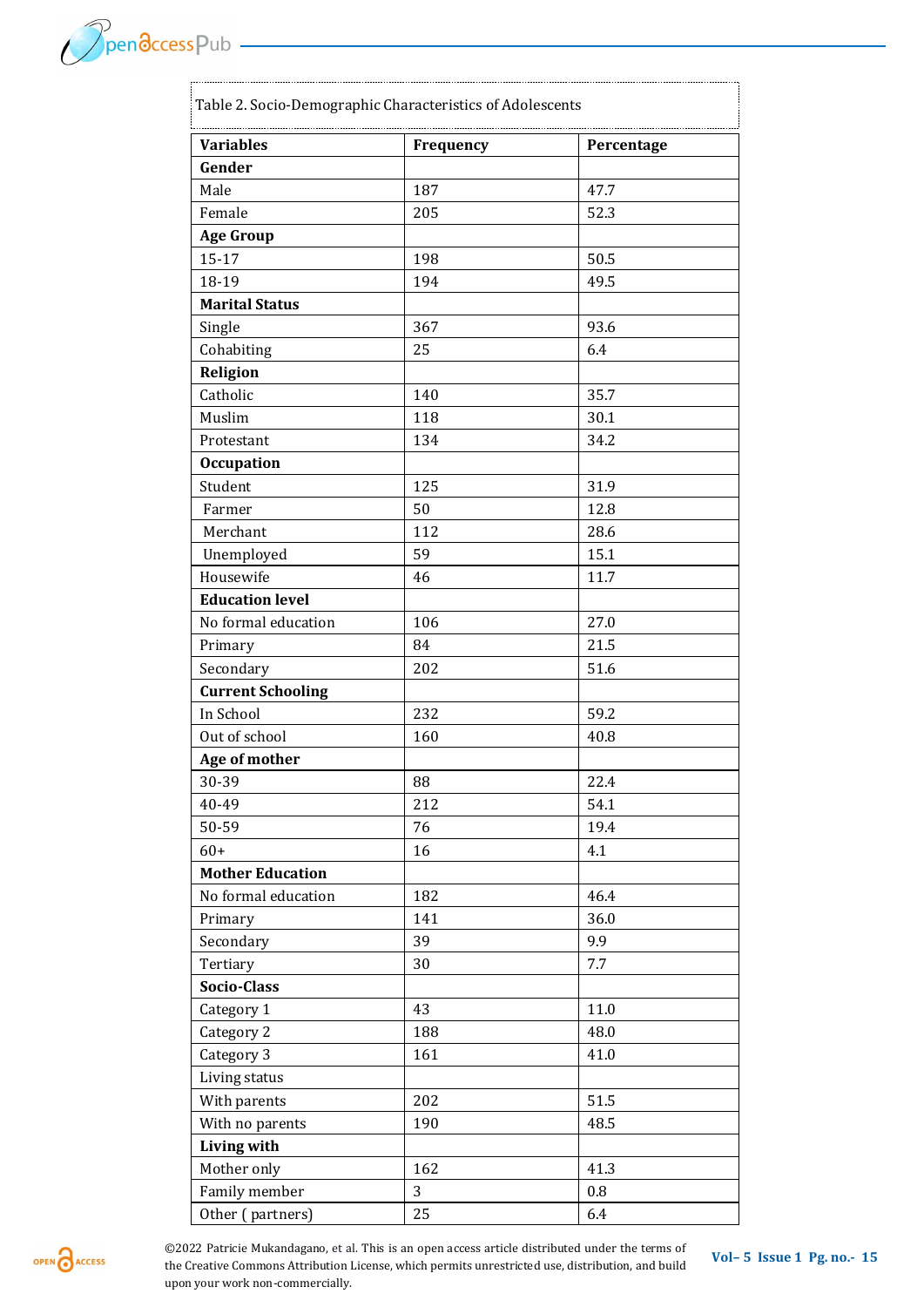PpendccessPub ———————————

| Table 3. Reproductive health knowledge among the adolescents in rural area of Rwamagana District |                  |            |
|--------------------------------------------------------------------------------------------------|------------------|------------|
| <b>Variables</b>                                                                                 | <b>Frequency</b> | Percentage |
| Ever heard that reproductive health services are offered at health center                        |                  |            |
| Yes                                                                                              | 212              | 45.9       |
| No                                                                                               | 180              | 54.1       |
| A girl could become pregnancy at first sexual intercourse                                        |                  |            |
| Yes                                                                                              | 166              | 42.3       |
| No                                                                                               | 226              | 57.7       |
| A girl could become pregnancy during puberty                                                     |                  |            |
| Yes                                                                                              | 225              | 57.4       |
| No                                                                                               | 167              | 42.6       |
| A girl could become pregnancy after puberty                                                      |                  |            |
| Yes                                                                                              | 254              | 64.8       |
| No                                                                                               | 138              | 35.2       |
| Males could be physically mature to get a girl pregnant                                          |                  |            |
| Yes                                                                                              | 254              | 64.8       |
| No                                                                                               | 138              | 35.2       |
| Males get a girl pregnant during puberty                                                         |                  |            |
| Yes                                                                                              | 288              | 73.5       |
| No                                                                                               | 104              | 26.5       |
| Breast development for a girl is a sign of maturity                                              |                  |            |
| Yes                                                                                              | 339              | 86.5       |
| No                                                                                               | 53               | 13.5       |
| Appearance of public hair for both girls and boys is a sign of maturation                        |                  |            |
| Yes                                                                                              | 301              | 76.8       |
| No                                                                                               | 91               | 23.2       |
| Appearance of facial hair development for boys is a sign of maturation                           |                  |            |
| Yes                                                                                              | 233              | 59.4       |
| N <sub>0</sub>                                                                                   | 159              | 40.6       |
| Appearance of menstruation for a girl is a sign of maturity                                      | 325              | 82.9       |
| Male voice changes is a sign of maturity                                                         | 295              | 75.3       |
| Body shape changes for both girls and boys is a sign of maturity                                 | 278              | 70.9       |
| Increasing of testicular size, acne and body odor are the signs of maturity                      | 312              | 79.6       |
| Ways of preventing unwanted pregnancy                                                            |                  |            |
| Consistent and proper use of condom                                                              | 368              | 93.9       |
| use of oral contraceptive pills                                                                  | 300              | 76.5       |
| use of Injectable contraceptives                                                                 | 347              | 88.5       |
| use of long-lasting contraceptives                                                               | 179              | 45.7       |
| Aware about Sexually transmitted infections (STIs)                                               | 329              | 83.9       |
| <b>STIs Symptoms</b>                                                                             |                  |            |
|                                                                                                  | 137              | 34.9       |
| Pain during urination                                                                            | 316              | 80.6       |
| Pain during sexual intercourse                                                                   |                  |            |
| Route of HIV transmission                                                                        | 371              | 94.6       |
| Unprotected sexual intercourse                                                                   |                  |            |
| HIV can be got during the first unprotected sexual experience                                    | 187              | 47.7       |
| Transfusion of infected blood                                                                    | 191              | 48.7       |
| Sharing sharps                                                                                   | 325              | 82.9       |
| During child birth                                                                               | 248              | 63.3       |
| During breastfeeding                                                                             | 118              | 30.1       |
| Prevention of HIV                                                                                |                  |            |
| Sexual abstinence                                                                                | 386              | 98.5       |
| Consistent and proper use of condom                                                              | 392              | 100        |
| Avoid transfusion with infected blood                                                            | 300              | 76.5       |



**©2022 Patricie Mukandagano, et al. This is an open access article distributed under the terms of <b>Vol–5** Issue 1 Pg. no.- 16 the Creative Commons Attribution License, which permits unrestricted use, distribution, and build upon your work non-commercially.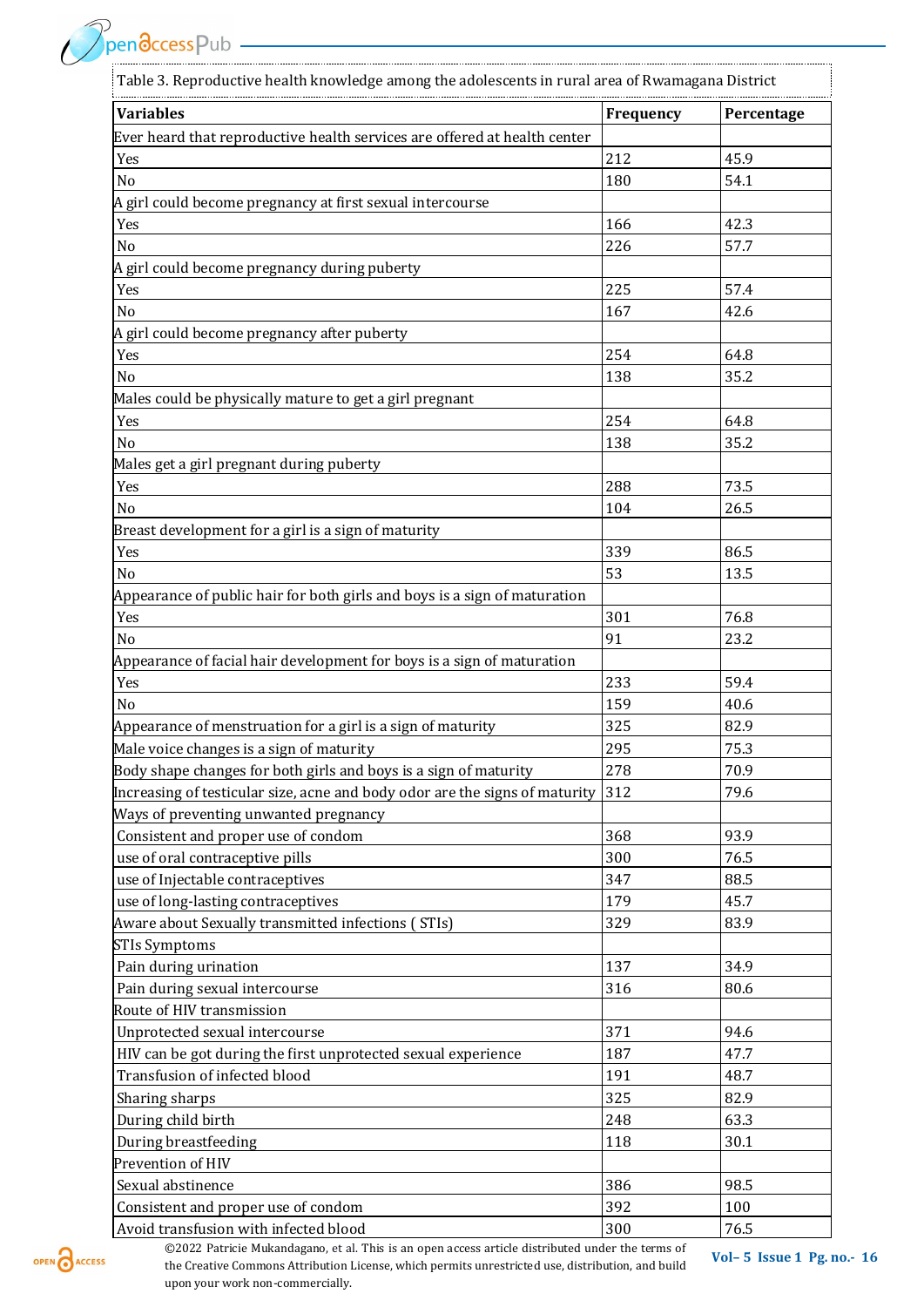

| Table 4. Reproductive health services utilization                      |           |                |
|------------------------------------------------------------------------|-----------|----------------|
| <b>Variables</b>                                                       | Frequency | Percentage     |
| Ever utilize reproductive health services                              |           |                |
| Yes                                                                    | 262       | 66.8           |
| No                                                                     | 130       | 33.2           |
| Visit of RHS center in the last 6 months                               |           |                |
| Yes                                                                    | 217       | 55.5           |
| N <sub>o</sub>                                                         | 175       | 55.5           |
| <b>Reasons for visit RHS center</b>                                    |           |                |
| HIV testing and counseling                                             | 131       | 60.4           |
| <b>HIV</b> treatment                                                   | 11        | 5.1            |
| STI diagnosis                                                          | 151       | 55.5           |
| <b>STI</b> treatment                                                   | 8         | $\overline{2}$ |
| Obstacle to adolescent reproductive health services utilization        |           |                |
| Never thought of the services                                          | 44        | 11.2           |
| Services not necessary                                                 | 332       | 84.7           |
| Lack of knowledge on the services                                      | 241       | 61.5           |
| Young people are healthy                                               | 303       | 77.7           |
| Ever discuss with parents about reproductive health topics             |           |                |
| Yes                                                                    | 213       | 54.3           |
| No                                                                     | 179       | 45.5           |
| Reasons for not discussing reproductive health topics with parents     |           |                |
| Not necessary                                                          | 111       | 62             |
| Fear of parents                                                        | 158       | 88.3           |
| Cultural restriction                                                   | 151       | 38.4           |
| Other reasons(parents not give us time, parents are busy, parents lack | 141       | 78.8           |
| Distance to nearby RH service delivery                                 |           |                |
| $0-1$ km                                                               | 113       | 28.8           |
| 2-4 km                                                                 | 195       | 49.7           |
| >5km                                                                   | 84        | 21.4           |
| Walking time to reach RH service delivery                              |           |                |
| 30 min                                                                 | 187       | 47.7           |
| One hour                                                               | 121       | 30.9           |
| Two hours                                                              | 62        | 15.8           |
| >2hours                                                                | 22        | 5.6            |

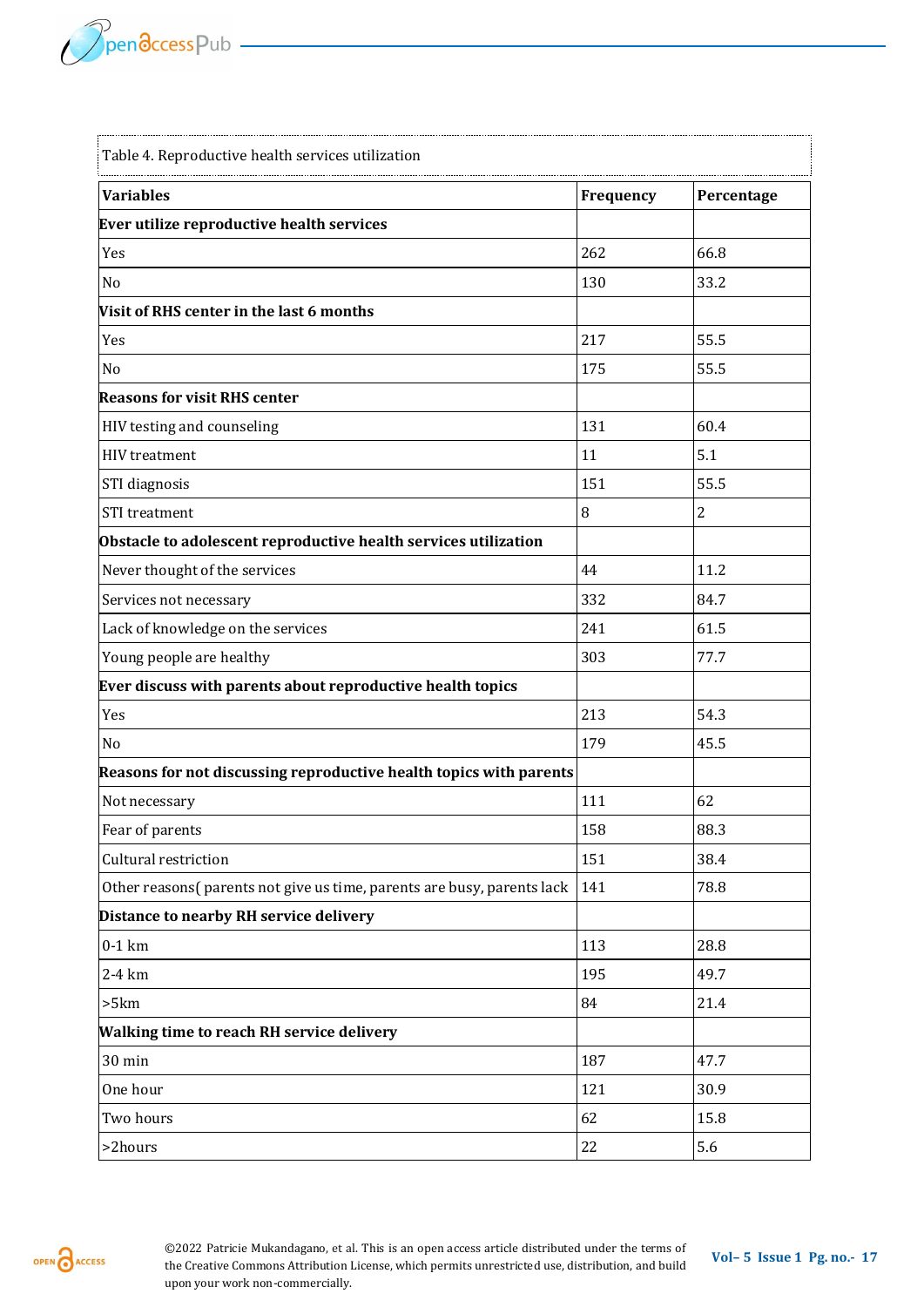/ Pendccess Pub

217(55.5%) had visited reproductive health center in the last 6 months, of those who visited the center 131(60.4%) were tested for HIV and given counseling, 151(55.5%) received STI diagnosis while very few adolescents 8(2.0%) visited RHS to seek for HIV treatment.

Adolescents also mentioned obstacle that limit them to seek for reproductive health service, a total of 332 (84.7%) said that reproductive health service are not necessary to them. Lack of knowledge on the reproductive health services available for adolescent (61.5%) was mentioned as barrier to service utilization, 303 (77.7%) said that adolescent look healthy, therefore no need of seeking service. The majority 213(54.3%) of adolescents had discussed with parents about reproductive health topics. The reasons for not discussing reproductive health topics with the parents were mentioned where the majority 158(88.3%) reported that they fear to discuss reproductive health topics with the parents. Cultural restriction (38.4%) was also reported as barrier to discuss reproductive health topics with parents. The majority of adolescents 141(78.8%) reported that parents do not give them time to discuss reproductive health topics, parents are always busy and some parents lack knowledge about reproductive health.

Nearly a half 195(49.7%) of adolescent live at 2-4 km from the nearby reproductive health service delivery, 21.4% live at more than 5 km from health facility with adolescent reproductive health services. In terms of walking to health center, 47.7% used 30min to reach nearest health center, 5.6% used more than 2 hours Table 5.

*Factors Associated with Reproductive Health Services Utilization among Adolescents in Rwamagana District*

In bivariate analysis religion (p=0.009), occupation (p=0.015), education level (p<0.001), age of mother (p<0.001), living status (p=0.039), and distance from/too nearby RH service delivery (p=0.040) were associated with use of reproductive health services in the last 6 months. Female (53.0%) were more likely to use reproductive health services than males, a half of respondents 50.2% who used reproductive health services

in the last 6 months were aged 18-19 years old. Most of adolescent who used reproductive health services in the last 6 months were Protestants, currently in schools and live with their parents.

Variables with significant association in bivariate analysis (p-value less than 0.05) were taken to multivariate analysis.

The findings presented in table 6 shows the factors associated with reproductive health utilization among adolescent in Rwamagana District. The findings from multivariate analysis showed that adolescents who are affiliated to catholic church were less likely to use reproductive health services compared to protestant (aOR=0.447, 95%CI: 0.256-0.780, p=0.005). It was observed that adolescents who live with their parents were more likely to use reproductive health services compared to those who do not live with parents (aOR=2.161, 95%CI: 1.162-4.021, p=0.015).

Despite no significant association observed, adolescents with no formal education were two times more likely to utilize reproductive health services compared to those with secondary education. Similarly, adolescents with mothers aged 30-39 years were more likely to use reproductive health services. Adolescents who live nearest health facility were 1.5 more likely to use reproductive health services but no significant association observed.

#### **Discussion**

Adolescent's reproductive health knowledge are affected by different controversies including says that adolescents are not ready for sensitive sexual information, comprehensive sexual education promote early sex, reproductive health education makes young people promiscuous, reproductive health education does not fit with our culture or religion, adolescent should not use contraceptive methods and adolescent should abstain from sex until marriage [11]. Access and use of reproductive health services by adolescents, adolescents' level of knowledge in RH is paramount. Increasing adolescent's awareness about SRH and advocating for them is a crucial to the adolescent's reproductive health

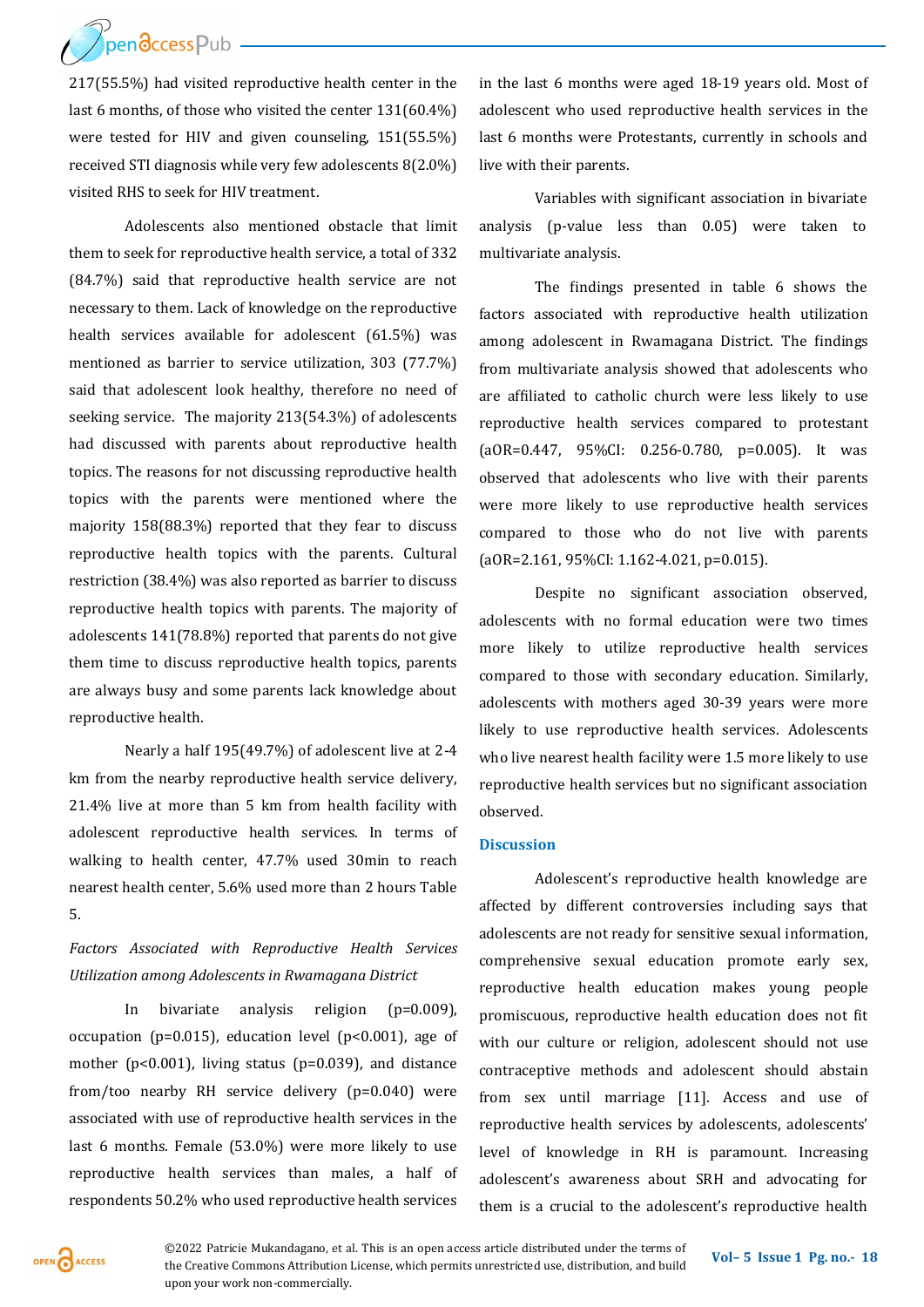Table 5. Bivariate analysis of the factors associated with reproductive health services utilization

| <b>Variables</b>                                           | Use of reproductive health services<br>in the last 6 months |                      | P-value |
|------------------------------------------------------------|-------------------------------------------------------------|----------------------|---------|
|                                                            | Yes $n$ (%)                                                 | No $n$ (%)           |         |
| Gender                                                     |                                                             |                      | 0.758   |
| Male                                                       | 102(47.0)                                                   | 85(48.6)             |         |
| Female                                                     | 115(53.0)                                                   | 90(51.4)             |         |
| <b>Age Group</b>                                           |                                                             |                      | 0.744   |
| $15 - 17$                                                  | 108(49.8)                                                   | 90(51.4)             |         |
| 18-19                                                      | 109(50.2)                                                   | 85(48.6)             |         |
| <b>Marital Status</b>                                      |                                                             |                      | 0.727   |
| Single                                                     | 204(94.0)                                                   | 163(93.1)            |         |
| Cohabiting                                                 | 13(6.0)                                                     | 12(6.9)              |         |
| Religion                                                   |                                                             |                      | 0.009   |
| Catholic                                                   | 63(29.0)                                                    | 77(44.0)             |         |
| Muslim                                                     | 71(32.7)                                                    | 47(26.9)             |         |
| Protestant                                                 | 83(38.2)                                                    | 51(29.1)             |         |
| <b>Occupation</b>                                          |                                                             |                      | 0.015   |
| Student                                                    | 61(28.1)                                                    | 64(28.1)             |         |
| Farmer                                                     | 31(14.3)                                                    | 19(10.9)             |         |
| Merchant                                                   | 75(34.6)                                                    | 37(21.1)             |         |
| Unemployed                                                 | 30(13.8)                                                    | 29(16.6)             |         |
| Housewife                                                  | 20(9.2)                                                     | 26(14.9)             |         |
| <b>Education level</b>                                     |                                                             |                      | < 0.001 |
| No formal education                                        | 63(29.0)                                                    | 43(24.6)             |         |
| Primary                                                    | 60(27.6)                                                    | 24(13.7)             |         |
| Secondary                                                  | 94(43.3)                                                    | 108(61.7)            |         |
| <b>Current Schooling</b>                                   |                                                             |                      | 0.051   |
| In School                                                  | 119(54.8)                                                   | 113(64.6)            |         |
| Out of school                                              | 98(45.2)                                                    | 62(35.4)             |         |
| Age of mother                                              |                                                             |                      | < 0.001 |
| 30-39                                                      | 60(27.6)                                                    | 28(16.0)             |         |
| 40-49                                                      | 100(46.1)                                                   | 112(64.0)            |         |
| 50-59                                                      | 51(23.5)                                                    | 25(14.3)             |         |
| $60+$                                                      | 6(2.8)                                                      | 10(5.7)              |         |
| <b>Mother Education</b>                                    |                                                             |                      | 0.204   |
| No formal education                                        | 93(42.9)                                                    | 89(50.9)             |         |
| Primary                                                    | 87(40.1)                                                    | 54(30.9)             |         |
| Secondary                                                  | 19(8.8)                                                     | 20(11.4)             |         |
| Tertiary                                                   | 18(8.3)                                                     | 12(6.9)              |         |
| Socio-Class                                                |                                                             |                      | 0.084   |
|                                                            |                                                             |                      |         |
| Category 1                                                 | 19(8.8)                                                     | 24(13.7)             |         |
| Category 2                                                 | 114(52.5)                                                   | 74(42.3)<br>77(44.0) |         |
| Category 3                                                 | 84(38.5)                                                    |                      |         |
| <b>Living status</b>                                       |                                                             |                      | 0.039   |
| With parents                                               | 122(56.2)                                                   | 80(45.7)             |         |
| With no parents                                            | 95(43.8)                                                    | 95(54.3)             |         |
| Distance from/too nearby RH service delivery               |                                                             |                      | 0.04    |
| $0-1$ km                                                   | 70(32.3)                                                    | 43(24.6)             |         |
| 2-4 km                                                     | 110(50.7)                                                   | 85(48.6)             |         |
| >5km                                                       | 37(17.1)                                                    | 47(26.9)             |         |
| Time                                                       |                                                             |                      |         |
| Discussion with parents about reproductive health services |                                                             |                      | 0.67    |
| Yes                                                        | 120(55.3)                                                   | 93(53.1)             |         |
| $\rm No$                                                   | 97(44.7)                                                    | 82(46.9)             |         |

OPEN CACCESS

**©2022 Patricie Mukandagano, et al. This is an open access article distributed under the terms of <b>Vol–5** Issue 1 Pg. no.- 19 the Creative Commons Attribution License, which permits unrestricted use, distribution, and build upon your work non-commercially.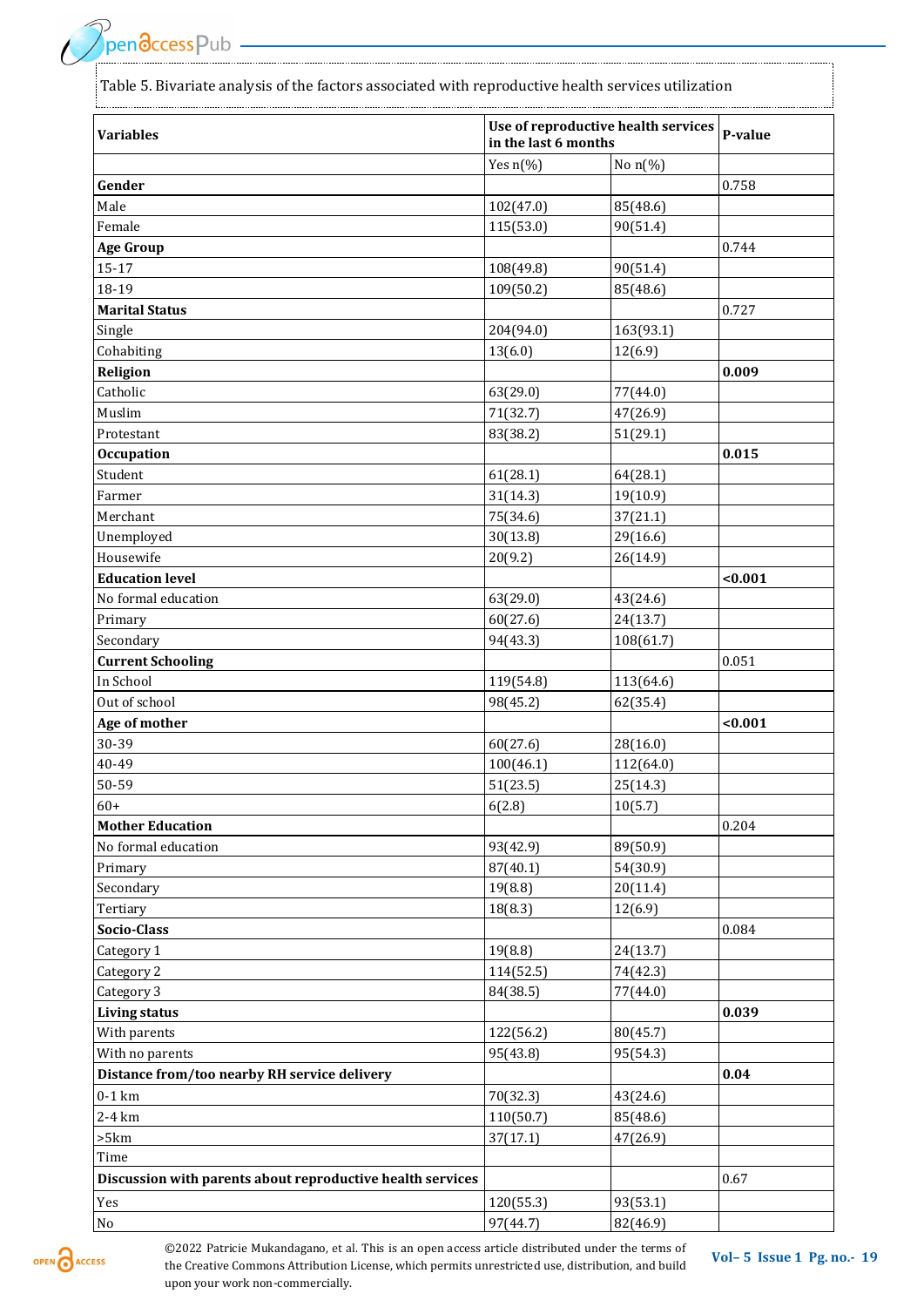|                                              | aOR   | 95%CI        | P-value |
|----------------------------------------------|-------|--------------|---------|
| Religion                                     |       |              |         |
| Catholic                                     | 0.447 | 0.256-0.780  | 0.005   |
| Muslim                                       | 0.822 | 0.474-1.424  | 0.485   |
| Protestant                                   | Ref.  |              |         |
| <b>Occupation</b>                            |       |              |         |
| Student                                      | 1.072 | 0.422-2.721  | 0.884   |
| Farmer                                       | 0.581 | 0.126-2.673  | 0.486   |
| Merchant                                     | 1.102 | 0.418-2.907  | 0.845   |
| Unemployed                                   | 0.968 | 0.394-2.375  | 0.943   |
| Housewife                                    | Ref.  |              |         |
| <b>Education level</b>                       |       |              |         |
| No formal education                          | 2.551 | 0.842-7.724  | 0.098   |
| Primary                                      | 4.387 | 0.911-21.119 | 0.065   |
| Secondary                                    | Ref.  |              |         |
| Age of mother                                |       |              |         |
| 30-39                                        | 2.420 | 0.693-8.455  | 0.166   |
| 40-49                                        | 1.807 | 0.503-6.483  | 0.364   |
| 50-59                                        | 2.170 | 0.565-8.329  | 0.259   |
| $60+$                                        | Ref.  |              |         |
| <b>Living status</b>                         |       |              |         |
| With parents                                 | 2.161 | 1.162-4.021  | 0.015   |
| With no parents                              | Ref.  |              |         |
| Distance from/too nearby RH service delivery |       |              |         |
| $0-1$ km                                     | 1.542 | 0.846-2.810  | 0.158   |
| 2-4 km                                       | 1.454 | 0.747-2.832  | 0.271   |
| >5km                                         | Ref.  |              |         |

 $\tau$  and  $\epsilon$  . Multivariate analysis of the factors associated with reproductive health services utilization

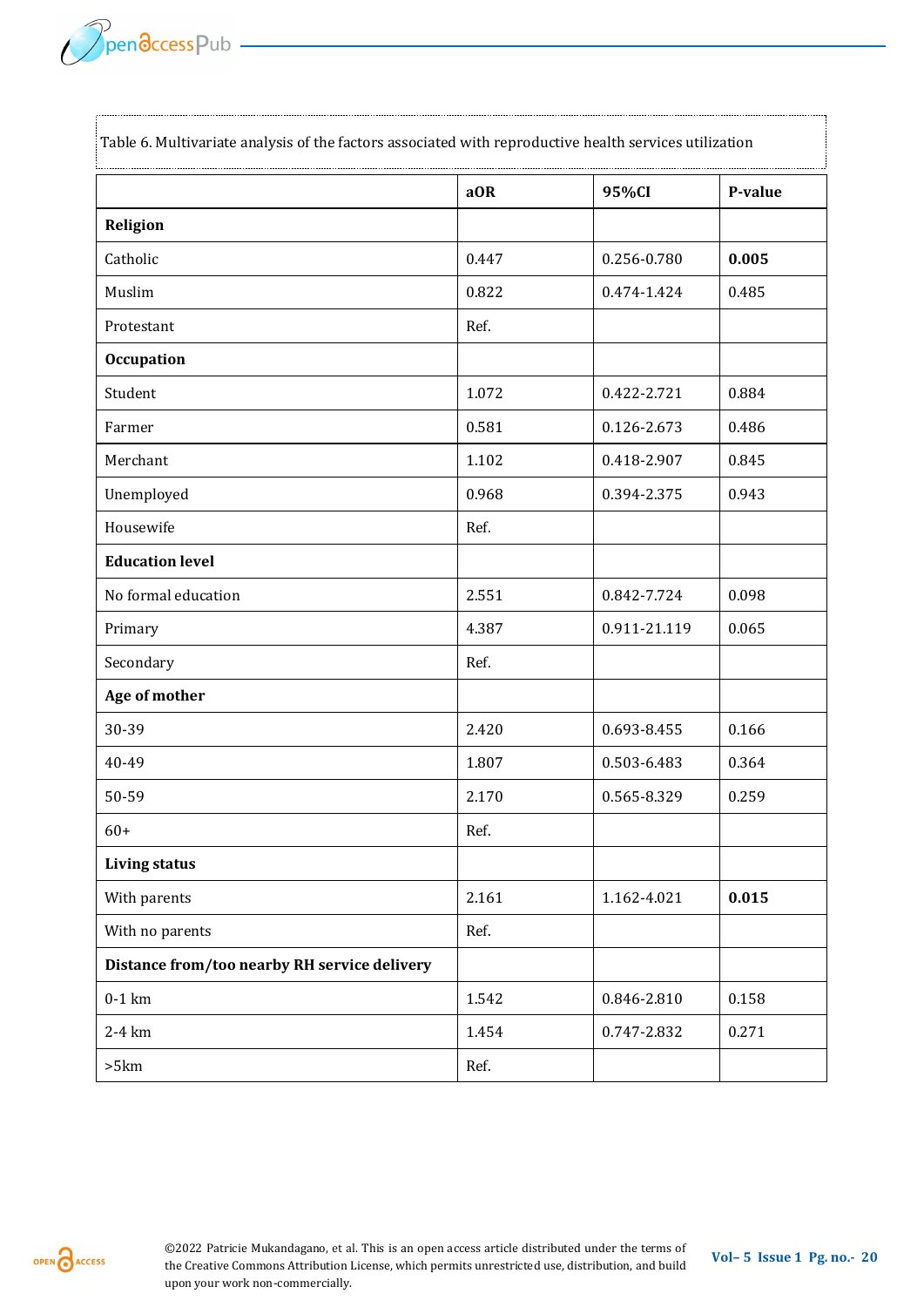**ThendccessPub** 

effort. Hence, this study assesses the SHR knowledge and services utilization among adolescents in Rwamagana District.

The study found that more than a half of respondents 54.1% were not aware that reproductive health services are offered at health center. A total of 64.8% knew that a girl could become pregnancy after puberty, 73.5% knew that a male could get a girl pregnant during puberty. Adolescents in this study were knowledgeable about the signs of maturity for both girls and boys where 86.5% knew that breast development for a girl is a sign of maturity, 76.8% knew that appearance of public hair for both girls and boys is a sign of maturity, and appearance of menstruation for a girl is a sign of maturity. These findings are consistent with a study conducted in Ethiopia where 53.5% of the adolescents who participated in the study responded that a girl could get pregnant the first time she had sex and the age at which it could occur was mentioned as during puberty. The same study reported that the male counterpart could be mature of physically made a girt pregnant during puberty [3].

In contrast, a study conducted in China reported that the majority of adolescents had lower knowledge about fertility issues. The results from the Chinese study revealed that unmarried migrants demonstrated low levels of RH knowledge on pregnancy fertilization (29.4%) and contraception (9.1%). Females' participants showed more knowledge about pregnancy, contraception and STDs, but with less knowledge on family planning policy than the male participants. Participants aged 15-19 years old had the least knowledge on pregnancy and family planning policy [12].

Regarding the reproductive health utilization, this study found that the majority of adolescents 66.8% have ever utilize reproductive health service, 55.5% responded that they visited reproductive health center in the last 6 months prior to the survey. This study showed that there is a significantly higher RH services utilization rate among rural adolescents when it is compared with the study undertaken in Jimma where 41.1% ever experienced the services [13] even though the latter finding is not more comparable as it was undertaken in urban setting.

In bivariate analysis religion, occupation education level, age of mother and living status were associated with use of reproductive health services (P<0.005). This finding are consistent with that conducted in Ethiopia where in bivariate analysis, the factor found to be significantly associated with reproductive health service utilization were education level and living status. In contrast, the same study found that adolescents age, marital status ; mothers' educational status; poor family communication habit on SRH issues; family monthly income; history of sexual intercourse; poor discussion on SRH matters with sexual partner, pears, and health workers; perception of risk towards HIV/AIDS were associated with reproductive health services utilization [13]. The inconsistence may be due to that Ethiopian study was conducted only among female aged 15-24 while this study was conducted among both male and female aged 15-19 years old.

It was observed that adolescents who live with their parents were more likely to use reproductive health services compared to those who do not live with parents (aOR=2.161, 95%CI: 1.162-4.021, p=0.015). In contrast, a study conducted in Ethiopia found that factors such as age of 16–20 years (AOR = 1.85, 95%CI: 1.17–2.92), mother's educational status (being illiterate (AOR = .33, 95%CI:. 14 –.77)), discussion about reproductive health services with their family (AOR = 8.02, 9%CI:5.52–11.66), being Merchant (AOR = 2.7995%CI:1.11–6.96), unemployed (AOR = 2.90, 95%CI:1.19–7.06) or student (AOR:2.38, 95% CI:1. 04–5.42) in occupation, high perceived severity (AOR = 4.05, 95%CI:2.68–6.11), high perceived barriers (AOR = .44, 95%CI:.30–64) were independent predictors of reproductive health services utilization among female adolescents the study area [14]. The difference may due to the methodology mainly sample size where 844 female participated in the study while in this study 392 adolescent from one district were included in the study.

#### **Conclusion**

Majority of the adolescents demonstrated higher knowledge about reproductive health services in the study